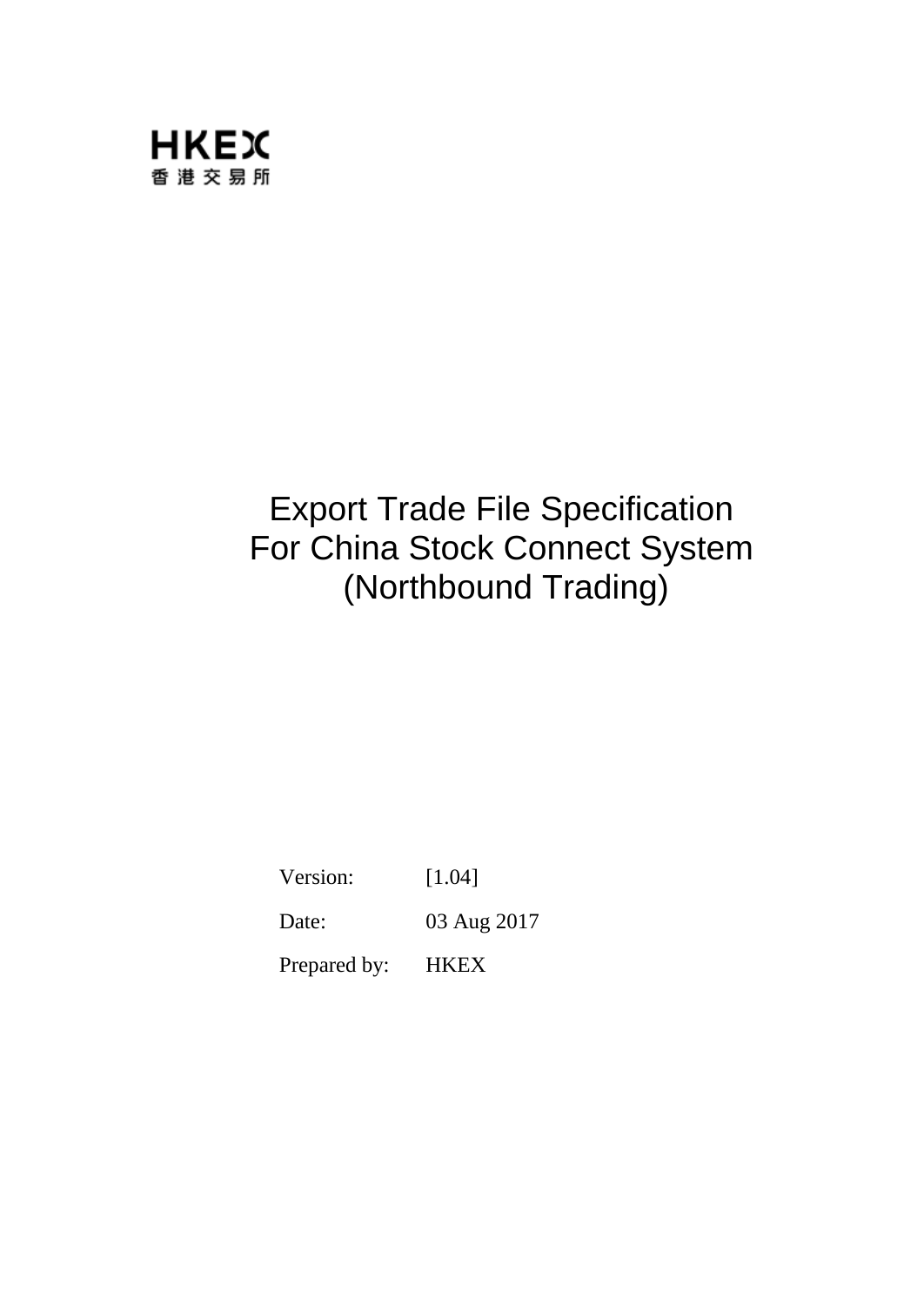### **Modification History**

| <b>Version</b> | <b>Date</b>     | Ref | Description and reason for modification                                                                                                                        | <b>Changed</b><br><b>Section</b> |
|----------------|-----------------|-----|----------------------------------------------------------------------------------------------------------------------------------------------------------------|----------------------------------|
| 1.00           | 11 July<br>2014 | N/A | <b>First Release</b>                                                                                                                                           | N/A                              |
| 1.01           | 27 Aug<br>2014  | N/A | Updated the remarks of data record, including<br>ä,<br>CCASS stock indicator, shortsell indicator and<br>client account<br>Included sample CSC Trade File<br>٠ | 2.1<br>$2.2\phantom{0}$          |
| 1.02           | 18 Dec<br>2014  | N/A | Updated values for shortsell indicator<br>٠                                                                                                                    | 2.1<br>2.2                       |
| 1.03           | 20 Sep<br>2016  | N/A | Introduction of Shenzhen-Hong Kong Stock<br>۰<br>Connect                                                                                                       | All                              |
| 1.04           | 3 Aug 2017      | N/A | Updated values for Origin Indicator<br>۰<br>Sorting sequence of data records is broker<br>٠<br>number followed by trade execution time.                        | 2.1                              |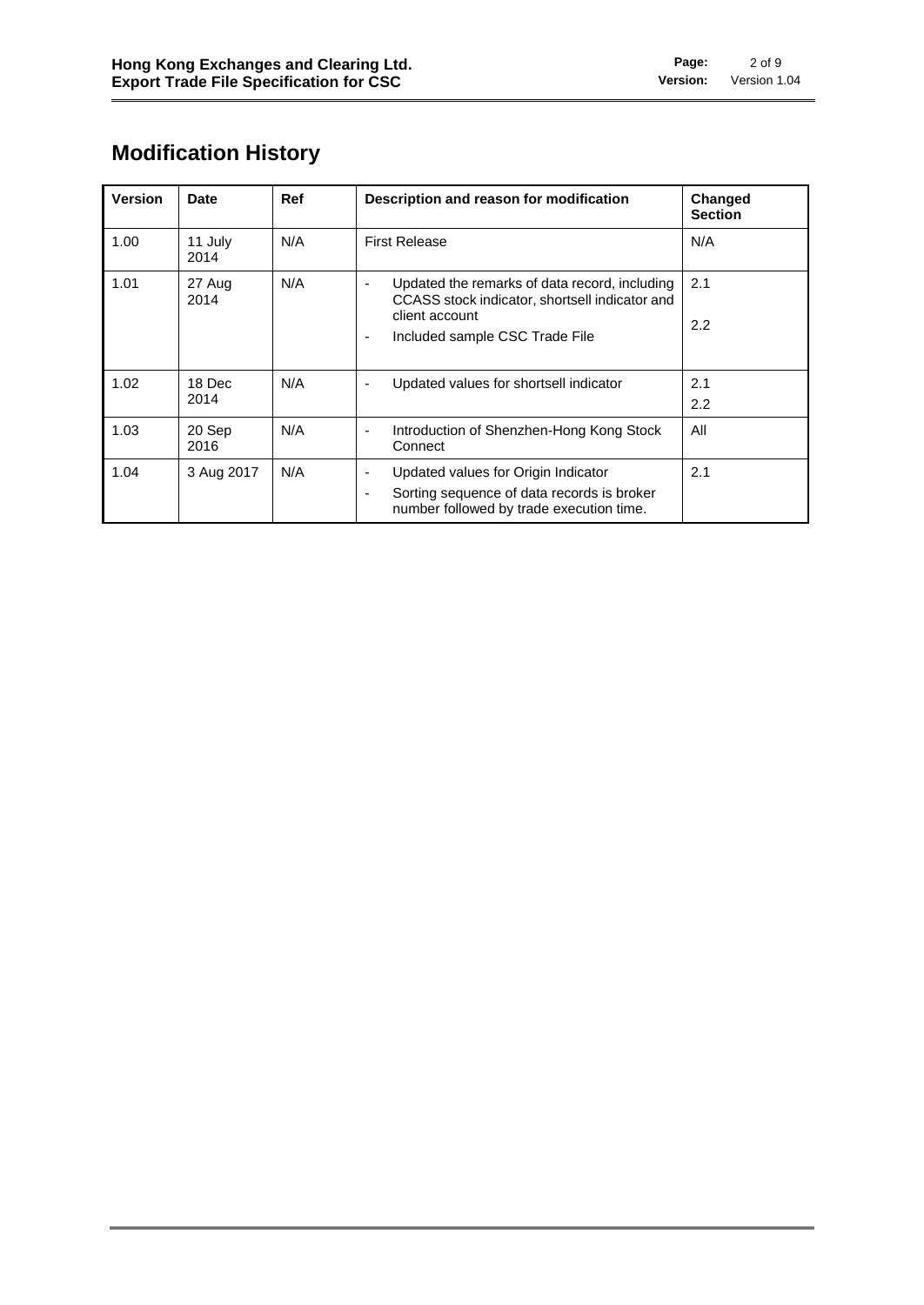## **TABLE OF CONTENTS**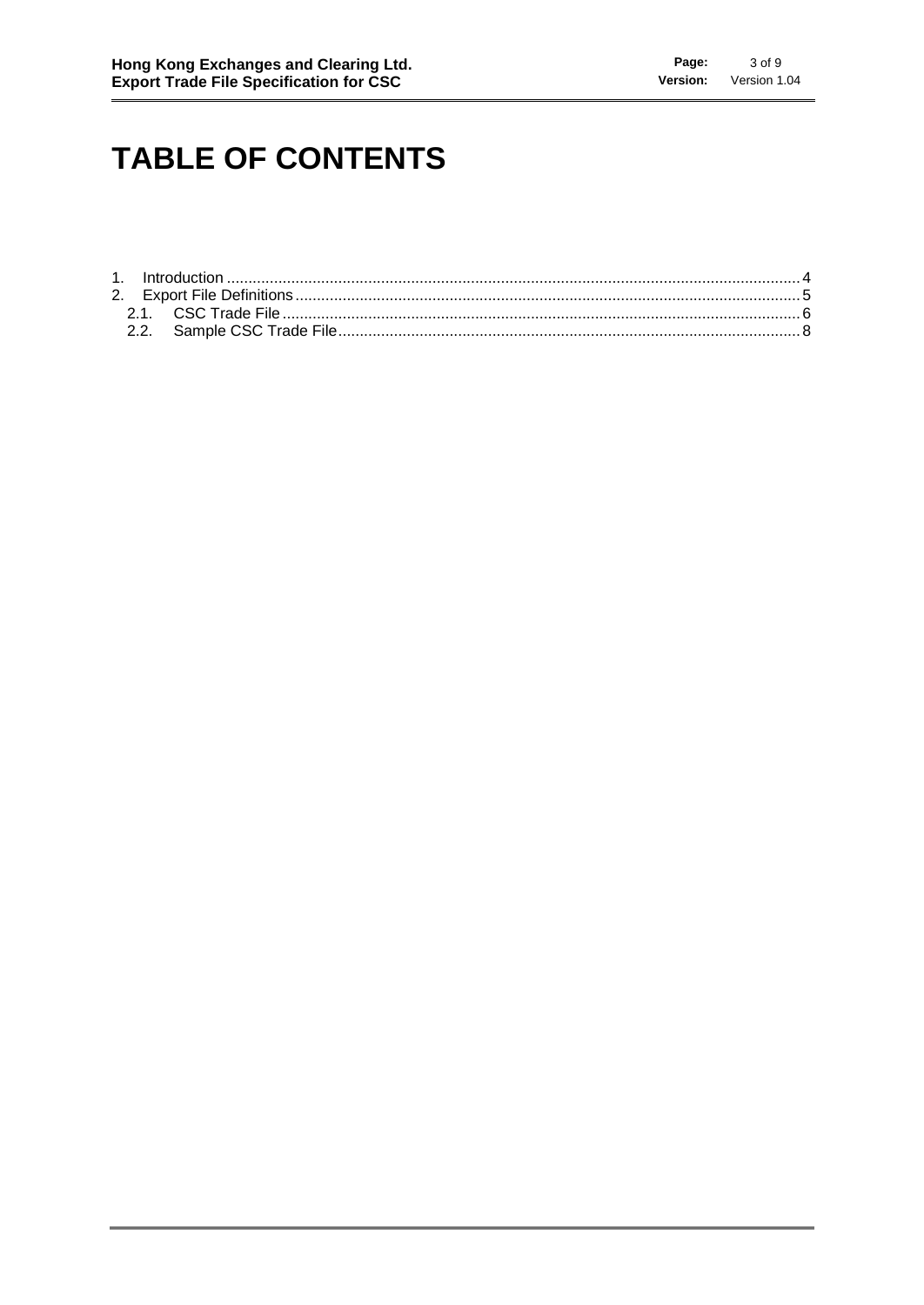#### **1. Introduction**

This document provides technical information on trade file that is disseminated to Exchange Participants (EPs) trading in the Northbound Trading Link established between Hong Kong Exchanges and Clearing Ltd (HKEX), Shanghai Stock Exchange (SSE) and Shenzhen Stock Exchange (SZSE). As northbound trading activities of EPs are conducted on the China Stock Connect System (CSC), the trade file is referred to as one of the CSC export files that is available to EPs for their own processing.

This document is intended for EPs trading on CSC to develop and customise their internal systems for processing of the trade file.

The trade file is available for download by EPs on CSC trading day via Electronic Communication Platform  $(ECP)^{1,2}$ .

Trade File disseminated includes:

- Morning trade file which is generated after mid-day market close
- Day end trade file which is generated after day-end market close
- Ad hoc additional trade file which is generated under severe weather conditions, for example when typhoon signal number 8 (or above) is issued in Hong Kong after CSC market has opened

Note:

- [1] Electronic Communication Platform (ECP) is a communication platform of HKEX which provides a paperless channel for EPs to download files, returns or any such other documents. EPs with valid User ID and password can access ECP via the internet. EPs participated in northbound trading will use the current ECP User ID and password to download CSC files.
- [2] CSC trade file download links will be available in ECP once they become available during CSC trading day.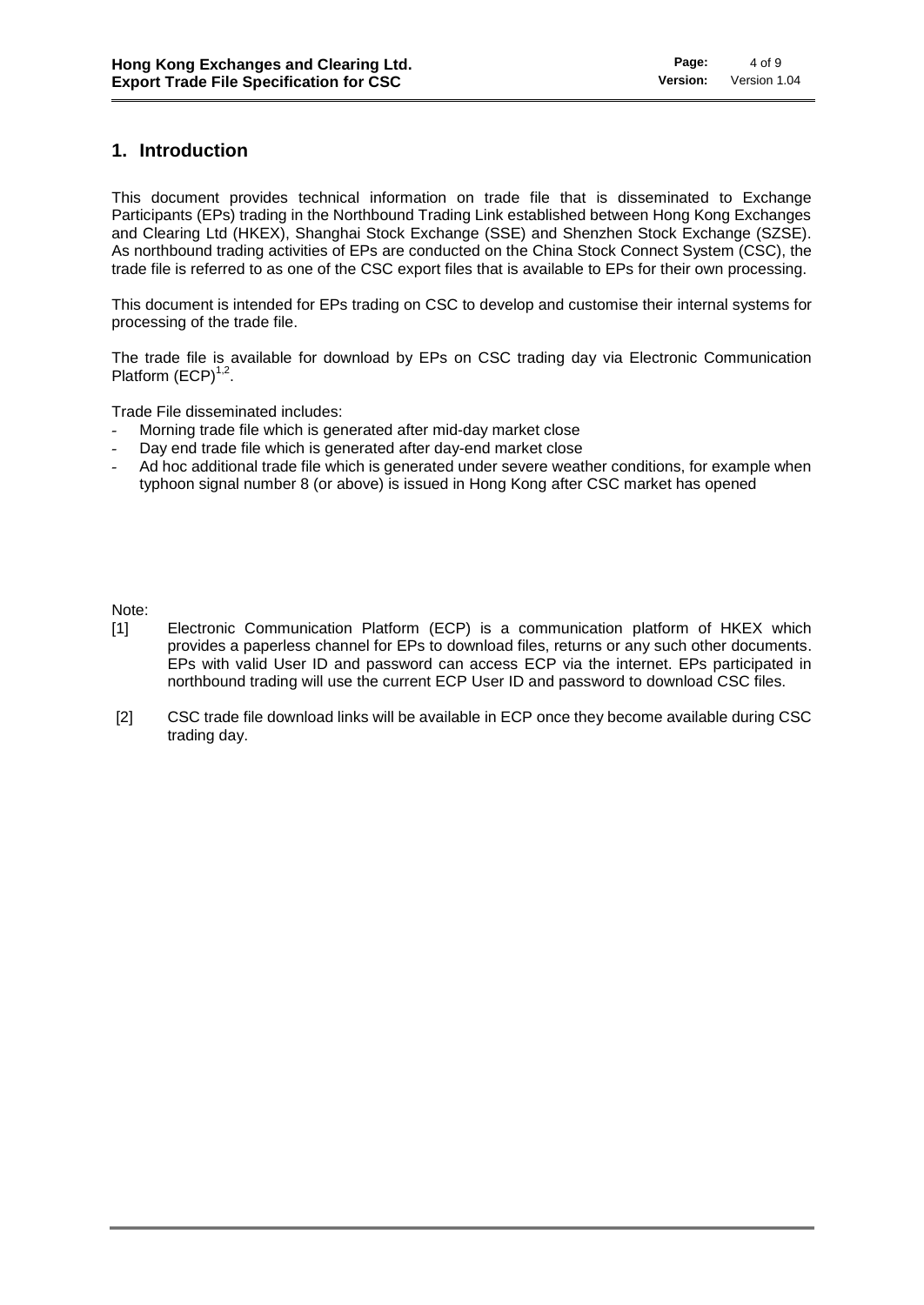### **2. Export File Definitions**

The records in the export files are of fixed length. Trade file has a header record and a trailer record.

The record delimiter of the export files is the ASCII carriage return character (ASCII value 13) and linefeed character (ASCII value 10).

The field types in this specification can be:

| X(n)      | The alphanumeric field has n characters.                                                                                                                                                                                                    |
|-----------|---------------------------------------------------------------------------------------------------------------------------------------------------------------------------------------------------------------------------------------------|
| 9(n)      | The numeric field is right aligned, with maximum n digits, and padded with zero on the<br>left.                                                                                                                                             |
| Z(n)9     | The numeric field is right aligned, with maximum n+1 digits, and padded with space on<br>the left.                                                                                                                                          |
|           | For example, a 4-digit numeric value should be presented as $Z(3)9$ and this can also be<br>shown as ZZZ9.                                                                                                                                  |
| 9(m)V9(n) | The numeric field is right aligned with maximum m digits and n decimal places. The field<br>is padded with leading zero on the left before the implied decimal point and is padded<br>with trailing zero to the right of the decimal point. |
|           | For example, a numeric value of 4 digits and 2 decimal places should be presented as<br>$9(4) \vee 9(2)$ and this can also be shown as $9(4) \vee 99$ .                                                                                     |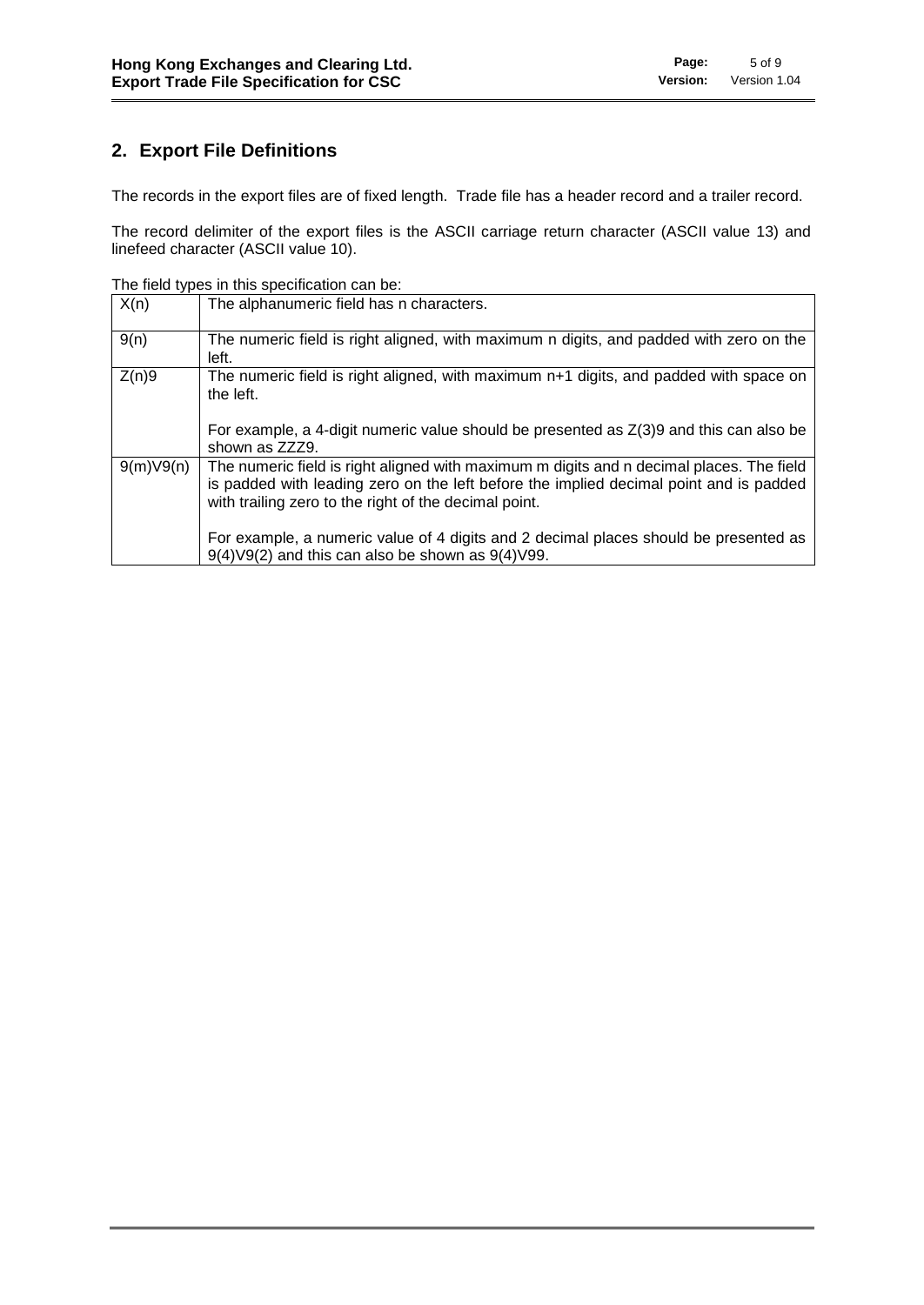#### **2.1. CSC Trade File**

The CSC trade file is a PC ASCII file. It contains all trades concluded by the broker numbers belonging to the requesting EP. Data records are sorted in broker number followed by chronological order of trade execution time.

Under the normal situation, this file is delivered after mid-day and day-end market close on CSC trading day. Under severe weather conditions, for example when typhoon signal number 8 (or above) is issued in Hong Kong after CSC market has opened, an ad hoc additional trade file will be generated in multiple times before market close in addition to morning and day end trade files.

The trade file is zipped and below is the zip file name and file name :

| <b>ZIP File Name</b>    | <b>File Name</b>             | <b>File Name</b>                                                  |
|-------------------------|------------------------------|-------------------------------------------------------------------|
|                         | (under the normal situation) | <i>(generated</i><br>the<br>under<br>severe<br>weather situation) |
| UEXddmmmyy-fnnnn AS.zip | ASddmmm.dat                  | ASddmmm hhmm.dat                                                  |

where dd is the date, mmm is the month and hhmm is the cutoff time for file generation

#### **Header record (119 bytes)**

| Data Item                 | Format | Remark                                                                                        |
|---------------------------|--------|-----------------------------------------------------------------------------------------------|
| Record type               | X(1)   | Value "0"                                                                                     |
| Trading date              | X(8)   | The trading date DDMMYYYY e.g. 28102013 for the trades of<br>the market(s) to be transferred. |
| Exchange Participant name | X(30)  | Participant firm name                                                                         |
| Filler                    | X(80)  | <b>Spaces</b>                                                                                 |

#### **Data record (119 bytes)**

| Data Item                   | Format   | Remark                                                                                                                  |
|-----------------------------|----------|-------------------------------------------------------------------------------------------------------------------------|
| Record type                 | X(1)     | Value "1"                                                                                                               |
| Broker number               | 9(4)     |                                                                                                                         |
| CSC Stock code              | ZZZZZ29  | Numeric.<br>6-digit SSE/SZSE stock code eligible for CSC.                                                               |
| Currency code               | X(3)     |                                                                                                                         |
| Stock short name            | X(15)    | Alphanumeric.<br>Maintained by HKEX in CSC, maybe all spaces.                                                           |
| Time of transaction         | X(8)     | HH:MM:SS                                                                                                                |
| <b>Buy/Sell Indicator</b>   | X(1)     | "B" - Buy, "S" - Sell                                                                                                   |
| Quantity                    | Z(11)9   |                                                                                                                         |
| Price                       | ZZZ9.99Z |                                                                                                                         |
| Corresponding broker number | 9(4)     | 9999 default for SSE trades.<br>9998 default for SZSE trades.<br>No details of the trade counterpart is provided by CSC |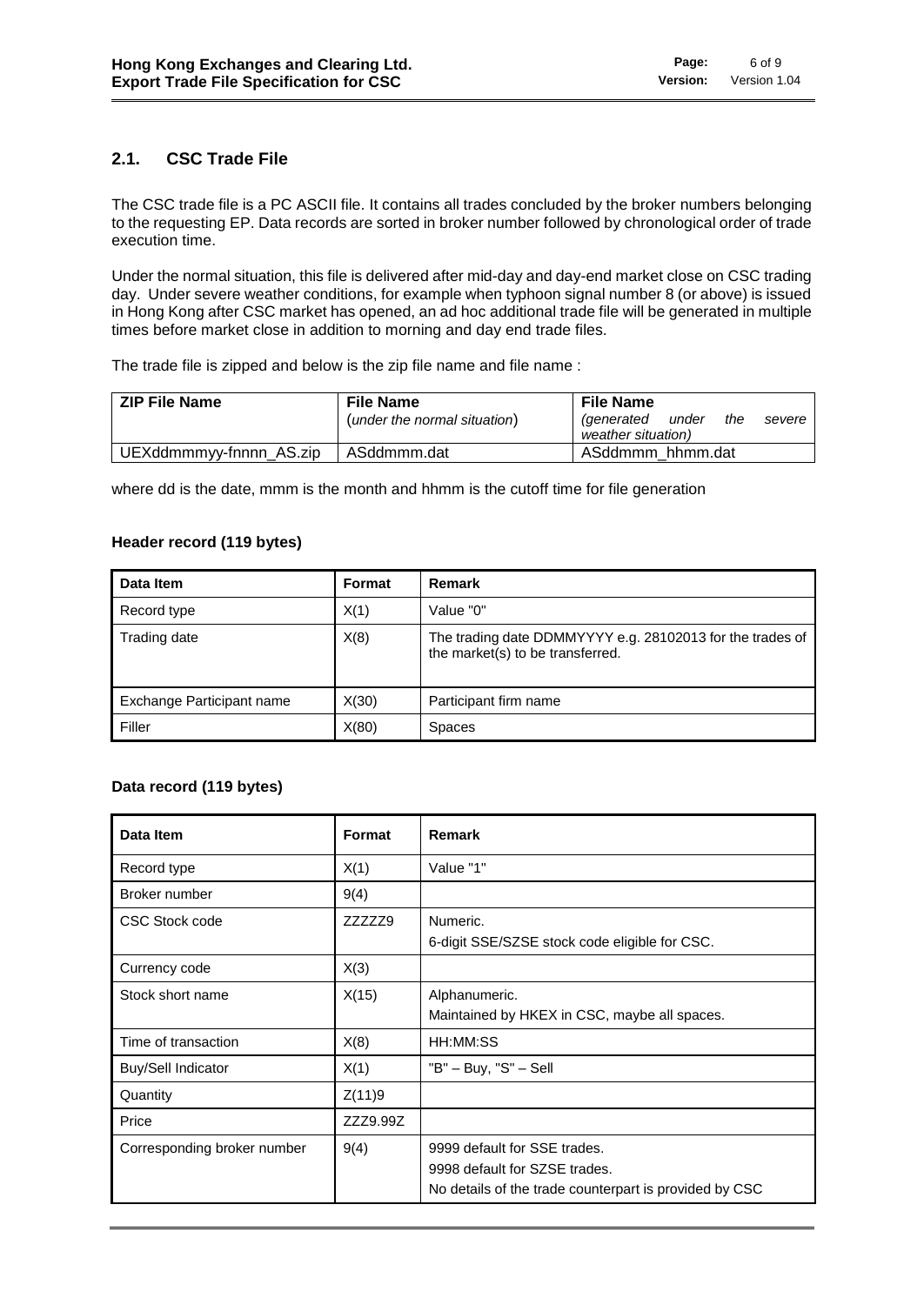| <b>CCASS</b> stock indicator<br>X(1) |       | Reserved - not applicable to CSC. Please ignore.                                                                                                                                                                                                                                        |  |  |  |
|--------------------------------------|-------|-----------------------------------------------------------------------------------------------------------------------------------------------------------------------------------------------------------------------------------------------------------------------------------------|--|--|--|
| X(3)<br><b>Trade Classification</b>  |       | 3 Trade Classification( Shortsell + Origin + Hedge):<br>Shortsell Indicator:<br>'Y' - Shortsell<br>'N' or Space - Non Shortsell<br>'C' - Shortsell Cover<br>Origin Indicator:<br>'P' - Principal<br>$'A' - Agent$<br>Space<br>Hedge Indicator not applicable to CSC trades and have the |  |  |  |
|                                      |       | following default values:<br>Space                                                                                                                                                                                                                                                      |  |  |  |
| Trade type                           | X(1)  | "A" - Automatch                                                                                                                                                                                                                                                                         |  |  |  |
| Direct indicator                     | X(1)  | "N" - default for CSC trades                                                                                                                                                                                                                                                            |  |  |  |
| Settlement type                      | X(1)  | " " - default for CSC trades                                                                                                                                                                                                                                                            |  |  |  |
| Broker reference                     | X(10) |                                                                                                                                                                                                                                                                                         |  |  |  |
| Trade reference number               | 9(18) | Trade Reference Group. This is an identifier assigned by the<br>trading system, which is used to uniquely identify a trade.                                                                                                                                                             |  |  |  |
| <b>Client Account</b>                | X(10) | Reserved – not applicable to CSC. Please ignore                                                                                                                                                                                                                                         |  |  |  |
| Market code                          | X(4)  | "ASHR" – SSE<br>"ASZR" - SZSE                                                                                                                                                                                                                                                           |  |  |  |
| <b>BS User ID</b>                    | 9(8)  | User ID used in BSS.<br>Value always = $00000000$ .                                                                                                                                                                                                                                     |  |  |  |

#### **Trailer record (119 bytes)**

| Data Item                   | Format    | Remark                                                                                          |
|-----------------------------|-----------|-------------------------------------------------------------------------------------------------|
| Record type                 | X(1)      | Value "9"                                                                                       |
| Trading date                | X(8)      | The trading date (DDMMYYYY e.g. 28102013) for the trades<br>of the market(s) to be transferred. |
| No. of sale transaction     | 9(6)      |                                                                                                 |
| Total value sold            | Z(14)9.99 |                                                                                                 |
| No. of purchase transaction | 9(6)      |                                                                                                 |
| Total value purchased       | Z(14)9.99 |                                                                                                 |
| Filler                      | X(62)     | <b>Spaces</b>                                                                                   |

Note :

[3] Only automatched trades from trading devices are available.

[4] Only transactions traded in CNY Dollar contributes to the summary totals in the trailer record.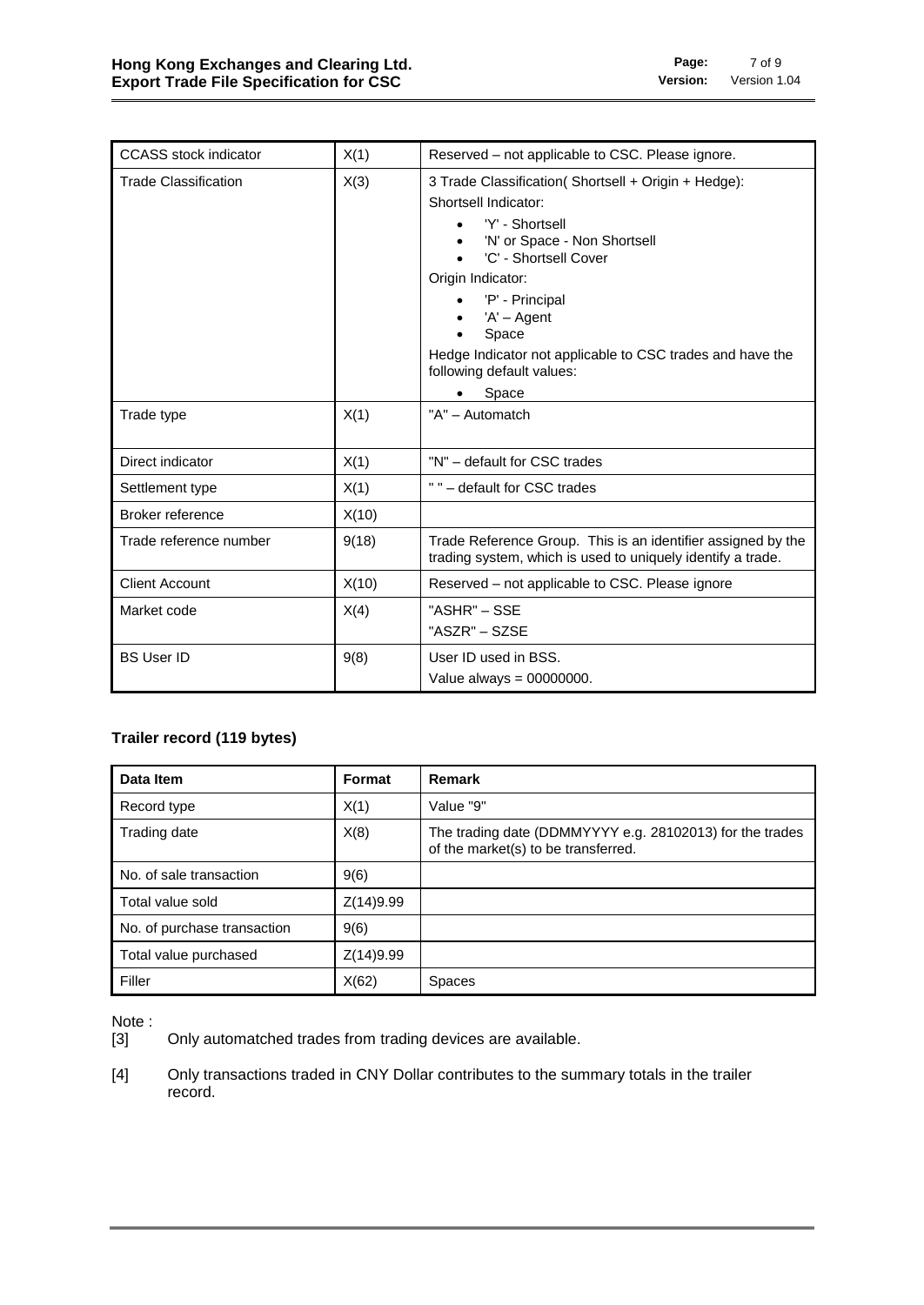#### **2.2. Sample CSC Trade File**

| 005092016SHKEX |      |           |        |                      |              |    |                    |              |
|----------------|------|-----------|--------|----------------------|--------------|----|--------------------|--------------|
| 11437600002CNY |      | 10:25:23B |        | 790000 100.00 9999NN |              | AN | 00000000000000245  | ASHR00000000 |
| 11437600000CNY |      | 10:26:33B | 100000 |                      | 11.50 9999NN | AN | 00000000000000246  | ASHR00000000 |
| 11437600000CNY |      | 10:27:32S | 100    |                      | 11.30 9999NN | AN | 00000000000000253  | ASHR00000000 |
| 11437300001CNY |      | 10:47:39B | 9000   |                      | 23.04 9998NN | AN | 000101000000230385 | ASZR00000000 |
| 11437300001CNY |      | 10:47:39B | 5000   |                      | 23.04 9998NN | AN | 000101000000230387 | ASZR00000000 |
| 11437600002CNY |      | 10:47:48B |        | 210000 100.00 9999NN |              | AN | 00000000000000409  | ASHR00000000 |
| 11437          | 1CNY | 10:51:29B | 100    |                      | 15.11 9998NN | AN | 000102000000241506 | ASZR00000000 |
| 11437300001CNY |      | 10:52:41B | 2000   |                      | 23.04 9998NN | AN | 000101000000243993 | ASZR00000000 |
| 11437          | 1CNY | 10:52:57S | 19300  |                      | 13.74 9998NN | AN | 000102000000245643 | ASZR00000000 |
| 11437<br>1CNY  |      | 10:53:06S | 100    |                      | 13.74 9998NN | AN | 000102000000245805 | ASZR00000000 |
| 11437          | 1CNY | 10:53:09S | 5000   |                      | 13.74 9998NN | AN | 000102000000245960 | ASZR00000000 |
| 11437          | 1CNY | 10:53:45S | 1000   |                      | 13.74 9998NN | AN | 000102000000247779 | ASZR00000000 |
| 11437          | 1CNY | 10:55:45S | 8000   |                      | 13.74 9998NN | AN | 000102000000252699 | ASZR00000000 |
| 11437          | 1CNY | 10:57:49S | 5000   |                      | 13.74 9998NN | AN | 000102000000257377 | ASZR00000000 |
| 11437          | 1CNY | 10:57:58S | 5000   |                      | 13.74 9998NN | AN | 000102000000257707 | ASZR00000000 |
| 11437          | 1CNY | 11:00:13S | 100000 |                      | 13.74 9998NN | AN | 000102000000263035 | ASZR00000000 |
| 11437          | 1CNY | 11:03:18S | 100    |                      | 13.74 9998NN | AN | 000102000000270225 | ASZR00000000 |
| 11437<br>1CNY  |      | 11:03:37S | 100    |                      | 13.74 9998NN | AN | 000102000000270829 | ASZR00000000 |
| 11437          | 1CNY | 11:05:45S | 6000   |                      | 13.74 9998NN | ΑN | 000102000000275640 | ASZR00000000 |
| 11437<br>1CNY  |      | 11:11:51S | 100    |                      | 13.74 9998NN | AN | 000102000000289878 | ASZR00000000 |
| 11437          | 1CNY | 11:13:15S | 500    |                      | 13.74 9998NN | AN | 000102000000293156 | ASZR00000000 |
| 11437          | 1CNY | 11:13:38S | 100    |                      | 13.74 9998NN | AN | 000102000000294037 | ASZR00000000 |
| 11437<br>1CNY  |      | 11:14:24S | 100    |                      | 13.74 9998NN | AN | 000102000000295659 | ASZR00000000 |
| 11437          | 1CNY | 11:17:02S | 100    |                      | 13.74 9998NN | AN | 000102000000301626 | ASZR00000000 |
| 11437          | 1CNY | 11:17:29S | 9000   |                      | 13.74 9998NN | AN | 000102000000302679 | ASZR00000000 |
| 11437          | 1CNY | 11:19:03S | 100    |                      | 13.74 9998NN | AN | 000102000000306400 | ASZR00000000 |
| 11437          | 1CNY | 11:21:41S | 100    |                      | 13.74 9998NN | AN | 000102000000312395 | ASZR00000000 |
| 11437          | 1CNY | 11:22:27S | 100    |                      | 13.74 9998NN | AN | 000102000000314107 | ASZR00000000 |
| 11437300001CNY |      | 11:22:42B | 3000   |                      | 23.04 9998NN | AN | 000101000000312652 | ASZR00000000 |
| 11437          | 1CNY | 11:23:08S | 9000   |                      | 13.74 9998NN | AN | 000102000000315540 | ASZR00000000 |
| 11437300001CNY |      | 14:00:30B | 10000  |                      | 23.04 9998NN | AN | 000101000000380527 | ASZR00000000 |
| 11437300001CNY |      | 14:01:47B | 3000   |                      | 23.04 9998NN | AN | 000101000000491408 | ASZR00000000 |
| 11437          | 1CNY | 14:02:11S | 8000   |                      | 13.74 9998NN | AN | 000102000000533878 | ASZR00000000 |
| 11437<br>1CNY  |      | 14:05:32S | 200    |                      | 13.74 9998NN | AN | 000102000000548414 | ASZR00000000 |
| 11437          | 1CNY | 14:06:22S | 200    |                      | 13.74 9998NN | AN | 000102000000550306 | ASZR00000000 |
| 11437          | 1CNY | 14:06:32S | 5000   |                      | 13.74 9998NN | AN | 000102000000550520 | ASZR00000000 |
| 11437<br>1CNY  |      | 14:06:45S | 200    |                      | 13.74 9998NN | AN | 000102000000551154 | ASZR00000000 |
| 11437          | 1CNY | 14:09:24S | 1500   |                      | 13.74 9998NN | AN | 000102000000557248 | ASZR00000000 |
| 11437          | 1CNY | 14:09:27S | 400    |                      | 13.74 9998NN | AN | 000102000000557394 | ASZR00000000 |